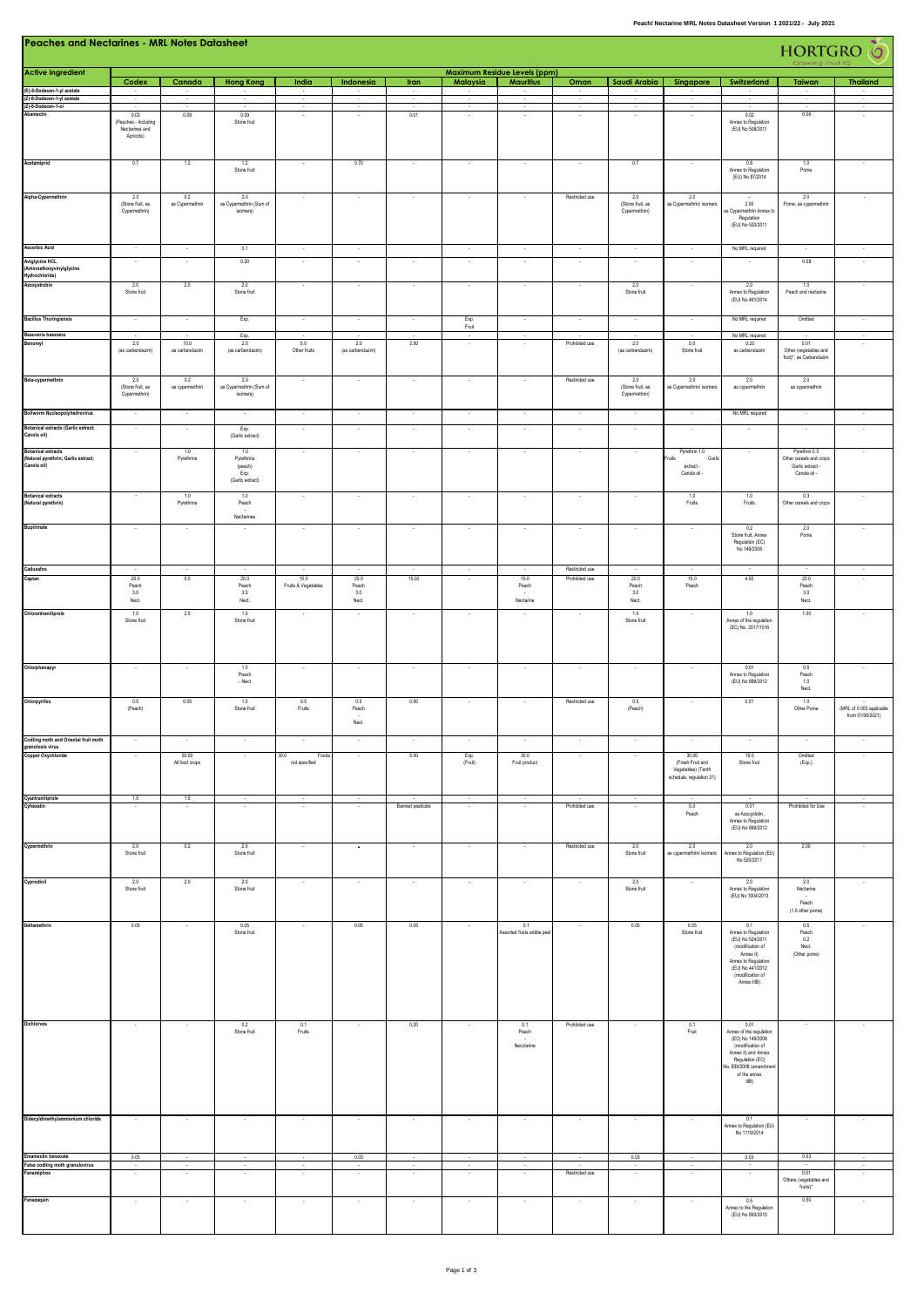| <b>Peaches and Nectarines - MRL Notes Datasheet</b> |                                                     |                           |                                                |                                   |                                        |                          |                                |                                     |                          |                                                               |                                     | HORTGRO <sup>T</sup> O                                                                                                                            |                                                           |                          |
|-----------------------------------------------------|-----------------------------------------------------|---------------------------|------------------------------------------------|-----------------------------------|----------------------------------------|--------------------------|--------------------------------|-------------------------------------|--------------------------|---------------------------------------------------------------|-------------------------------------|---------------------------------------------------------------------------------------------------------------------------------------------------|-----------------------------------------------------------|--------------------------|
| <b>Active Ingredient</b>                            |                                                     |                           |                                                |                                   |                                        |                          |                                | <b>Maximum Residue Levels (ppm)</b> |                          |                                                               |                                     |                                                                                                                                                   |                                                           |                          |
| Fenbuconazole                                       | Codex<br>$0.5\,$<br>Peach<br>Nect.                  | Canada<br>0.5             | <b>Hong Kong</b><br>$0.5\,$<br>Peach<br>Nect.  | India                             | Indonesia<br>$0.5\,$<br>Peach<br>Nect. | Iran                     | Malaysia                       | <b>Mauritius</b>                    | Oman                     | Saudi Arabia<br>$0.5\,$<br>Peach<br>$\mathsf{N}\mathsf{ect}.$ | Singapore                           | Switzerland<br>$0.5\,$<br>Annex to Regulation<br>(EU) No 491/2014                                                                                 | Taiwan<br>0.5                                             | <b>Thailand</b>          |
| Fenbutatin-Oxide                                    | 7.0                                                 | ٠                         | 7.0                                            | ٠                                 | 7.0                                    |                          | $\cdot$                        | 7.0                                 |                          | 7.0                                                           | 3.0                                 | 0.05                                                                                                                                              | 2.0                                                       |                          |
|                                                     | Peach<br>Nect.                                      |                           | Peach<br>Nect.                                 |                                   | Peach<br>Nect.                         |                          |                                | Peach<br>Nect.                      |                          | Peach<br>Nect.                                                | Peach                               | Annex to Regulation<br>(EC)<br>No 1050/2009,<br>Amending the<br>19.12.2009                                                                        | Pome                                                      |                          |
| Fenpyroximate                                       | 0.4<br>Stone fruit                                  | 2.0                       |                                                |                                   |                                        | $0.3\,$                  |                                |                                     |                          |                                                               |                                     | 0.3                                                                                                                                               | 0.01<br>Others (vegetables and                            |                          |
| Fludioxonil                                         | 5.0<br>Stone fruit                                  | 5.0                       | 10.0<br>Peach<br>Nect.                         | $\overline{\phantom{a}}$          | $\overline{\phantom{a}}$               | $\cdot$                  | $\cdot$                        | $\cdot$                             |                          | 5.0<br>Stone fruit                                            | $\cdot$                             | 10.0<br>Stone fruit, Annex to<br>Regulation<br>(EU) No 79/2014                                                                                    | fruits)*<br>5.00                                          | $\cdot$                  |
| Flupyradifurone                                     | 1.5                                                 | 1.5                       |                                                |                                   |                                        | $\overline{\phantom{a}}$ | ÷.                             | ×                                   |                          |                                                               |                                     | 0.01                                                                                                                                              | 1.0<br>Peach<br>Nectarine                                 |                          |
| Formetanate                                         |                                                     | 0.02<br>Nect.<br>Peach    | 0.40                                           |                                   |                                        |                          | ł,                             |                                     |                          |                                                               |                                     | 0.01<br>Stone fruit, Annex to<br>Regulation<br>(EU) No 61/2014                                                                                    | $0.40\,$                                                  |                          |
| Furfural<br>Gamma-Cyhalothrin                       | 0.5                                                 | $\sim$                    | 0.5                                            | $\sim$                            | 0.5                                    | $\sim$                   | $\cdot$                        | $\sim$                              | Restricted use           | 0.5                                                           | $\,$ .                              |                                                                                                                                                   | 0.4                                                       | $\overline{\phantom{a}}$ |
|                                                     | (lambda-cyhalothrin,<br>peach and nectarine)        | (0.5 as lamda-cyhalothrin | as Cyhalothrin (Sum of all<br>isomers)         |                                   | as Cyhalothrin                         |                          |                                |                                     |                          | ambda-cyhalothrin, peac<br>and nectarine)                     |                                     | (0.2 as lamda-cyhalothrin)                                                                                                                        | Pome, as cyhalothrin                                      |                          |
| Indoxacarb                                          | 1.0                                                 |                           | 2.0                                            | ×                                 | ×                                      | $\sim$                   | $\cdot$                        | $\sim$                              |                          | 1.0                                                           | $\cdot$                             | 1.0                                                                                                                                               | 0.5                                                       |                          |
|                                                     | Stone fruit                                         |                           | Stone fruit                                    |                                   |                                        |                          |                                |                                     |                          | Stone fruit                                                   |                                     | Stone fruit, Annex to<br>Regulation<br>(EU) No 737/2014                                                                                           |                                                           |                          |
| Iprodione                                           | 10.0<br>(peach)                                     | 10.0                      | 10.0<br>Peach<br>Nect.                         |                                   | 10.0<br>Peach<br>Nect.                 |                          |                                | 10.0<br>Peach<br>Nect.              |                          | 10.0<br>Peach<br>Nect.                                        | 10.0<br>Peach                       | 3.0<br>Annex to Regulation<br>(EC) No 149/2008                                                                                                    | 5.0<br>Pome                                               |                          |
| Lambda-Cyhalothrin                                  | 0.5<br>(lambda-cyhalothrin,<br>peach and nectarine) | 0.50                      | 0.5<br>as Cyhalothrin (Sum of all<br>isomers)  |                                   | 0.5<br>As lambda-cyhalothrin           |                          |                                |                                     | Restricted use           | 0.5<br>ambda-cyhalothrin, peach<br>and nectarine)             |                                     | 0.20                                                                                                                                              | 0.4<br>Pome, as cyhalothrin                               |                          |
| Mancozeb                                            | 7.0<br>(stone fruit)<br>(dithiocarbs.)              | $\sim$                    | 7.0<br>(Stone fruit) (dithiocarbs.)            | 3.0<br>Other fruits, Dithiocarbs  | $\bullet$                              | $\cdot$                  | $\cdot$                        | $\cdot$                             | Prohibited use           | 7.0<br>(stone fruit) (dithiocarbs.)                           | 3.00<br>Peach<br>(Dithiocarb)       | 2.00<br>Stone fruit, as Dithiocarbs                                                                                                               | 2.5<br>Pome                                               |                          |
| Maneb                                               | 7.0<br>(stone) (dithiocarbs.)                       | ×.                        | 7.0<br>(Stone fruit) (dithiocarbs.)            | 3.0<br>Other fruits, Dithiocarbs  |                                        |                          |                                |                                     | Prohibited use           | $7.0\,$<br>(stone fruit) (dithiocarbs.)                       | 3.00<br>Peach<br>(Difhiocarb)       | 2.00<br>Stone fruit, as Dithiocarbs                                                                                                               | 2.5<br>Pome                                               |                          |
| Mefenoxam (Metalaxyl-M)                             | $\sim$                                              | 1.0<br>as Metalaxy        | 0.2<br>as Metalaxyl, Peach<br>Nect.            |                                   | $\overline{\phantom{a}}$               | $\sim$                   | $\cdot$                        | $\cdot$                             | $\overline{\phantom{a}}$ |                                                               | $\overline{\phantom{a}}$            | 0.05<br>Stone fruit, Annex to<br>Regulation<br>(EU) No 36/2014                                                                                    | 0.2<br>Pome                                               |                          |
| <b>Mercaptothion (Malathion)</b>                    | $\sim$                                              | 6.0                       | 6.0<br>Stone fruit                             | 4.0<br>Fruits                     |                                        | 8.0                      | $\overline{\phantom{a}}$       | 6.0<br>Peach<br>Nectarines          |                          |                                                               | 6.0<br>Peach                        | 0.02<br>Annex to Regulation<br>(EU) No 270/2012                                                                                                   | 0.01<br>Others (vegetables and<br>fruits)*                |                          |
| Methamidophos                                       | $\sim$                                              |                           | 1.0                                            | $\overline{\phantom{a}}$          |                                        | Banned pesticide         | $\epsilon$                     | $\overline{\phantom{a}}$            | Prohibited use           |                                                               | 1.0                                 | 0.01                                                                                                                                              | 0.5                                                       |                          |
|                                                     |                                                     |                           | Peach<br>Nect.                                 |                                   |                                        |                          |                                |                                     |                          |                                                               | Peach                               | Annex to Regulation<br>(EU) No 899/2012                                                                                                           | Pome                                                      |                          |
| Methidathion                                        | 0.2<br>Nect.<br>Peach                               | 0.20                      | 0.05<br>Stone fruit<br>0.2<br>Nect.            | ×                                 | 0.2<br>Nect.<br>Peach                  | Banned pesticide         | $\sim$                         | 0.2                                 | Prohibited use           | 0.2<br>Nect.<br>Peach                                         | $0.2\,$                             | 0.02<br>Stone fruit, Annex to<br>Regulation<br>(EU) No 310/2011                                                                                   | $\cdot$                                                   |                          |
| Methomyl                                            | $0.2\,$                                             | (Draft MRL 0.01)          | 0.2                                            |                                   | $0.2\,$                                |                          |                                |                                     | Restricted use           | $0.2\,$                                                       | $5.0\,$                             | 0.02<br>Annex to Regulation<br>(EU) No 459/2010                                                                                                   | 0.5<br>Pome                                               |                          |
| Methoxyfenocide                                     | 2.0<br>Stone fruits                                 | 6.0                       | 2.0<br>Stone fruit                             |                                   |                                        |                          |                                |                                     |                          | 2.0<br>Stone fruits                                           |                                     | 2.0<br>Annex of the regulation<br>(EU) No 491/2014                                                                                                | 2.00                                                      |                          |
| Methyl eugenol<br>Metiram                           | $\sim$<br>7.0<br>(stone fruit)<br>(dithiocarbs.)    | $\sim$<br>$\sim$          | $\cdot$<br>7.0<br>(Stone fruit) (dithiocarbs.) | 3.0<br>Other fruits, Dithiocarbs. | $\sim$<br>÷,                           | $\cdot$<br>$\cdot$       | $\sim$<br>$\ddot{\phantom{a}}$ | $\sim$<br>$\ddot{\phantom{a}}$      | $\cdot$<br>$\lambda$     | 7.0<br>(stone fruit) (dithiocarbs.)                           | 3.00<br>Peach<br>(Diffilocarb)      | $\sim$<br>2.00<br>Stone fruit, as Dithiocarbs.                                                                                                    | $\sim$<br>2.5<br>Pome                                     | $\overline{\phantom{a}}$ |
| <b>Mineral Oil</b>                                  |                                                     |                           | Exp.                                           |                                   |                                        |                          | Exp.<br>Fruit                  | $\cdot$                             |                          |                                                               |                                     |                                                                                                                                                   |                                                           |                          |
| Non-ionic surfactant<br>Novaluron                   | $\sim$<br>7.0                                       | $\sim$<br>1.9             | $\sim$<br>7.0                                  | $\sim$<br>$\sim$                  | $\sim$<br>$\sim$                       | $\sim$<br>$\cdot$        | $\alpha$<br>$\sim$             | $\sim$<br>$\sim$                    | $\sim$<br>$\cdot$        | $\sim$<br>7.0                                                 | $\sim$<br>$\sim$                    | $\sim$<br>2.00                                                                                                                                    | ч.<br>2.00                                                | $\sim$<br>$\sim$         |
| Orange Oil                                          | Stone fruit<br>$\sim$                               | $\sim$                    | $\sim$                                         | $\sim$                            | $\cdot$                                | $\cdot$                  | $\overline{\phantom{a}}$       | $\sim$                              |                          | Stone fruit<br>$\cdot$                                        | $\sim$                              | No MRL required                                                                                                                                   |                                                           | $\cdot$                  |
| Oxamyl                                              | $\ddot{\phantom{a}}$                                | $\sim$                    | $\sim$                                         | ×                                 | ÷,                                     | $\cdot$                  | $\cdot$                        | $\ddot{\phantom{a}}$                | Restricted use           | $\cdot$                                                       | $\cdot$                             | 0.01<br>Stone fruits, Annex to<br>Regulation<br>(EU) No 61/2014                                                                                   | 0.01<br>Others (vegetables and<br>fruits)*                | $\cdot$                  |
| Paclobutrazol                                       | $\sim$                                              | $\sim$                    | $\lambda$                                      | $\sim$                            | $\sim$                                 | $\epsilon$               | $\sim$                         | $\sim$                              | $\cdot$                  | $\sim$                                                        | $0.2\,$<br>Peach<br>$\sim$<br>Nect. | 0.5<br>Annex to Regulation<br>(EC) No 149/2008                                                                                                    | 0.01<br>Others (vegetables and<br>fruits)*                | $\cdot$                  |
| Pirimicarb                                          | 3.0<br>Stone fruit                                  | $\sim$                    | 3.0<br>Stone fruit                             | $\sim$                            | $\sim$                                 | 3.0                      | $\sim$                         | 0.5                                 | $\sim$                   | 3.0<br>Stone fruit                                            | 0.5                                 | 1.30                                                                                                                                              | 3.0                                                       | ٠.                       |
| Prochloraz                                          | $\sim$                                              | $\sim$                    | $\sim$                                         | $\sim$                            | $\sim$                                 | $\sim$                   | $\sim$                         | $\sim$                              | $\sim$                   | $\sim$                                                        | 1.0<br>Stone fruit                  | 0.2<br>Stone fruit                                                                                                                                | 1.0<br>Pome                                               | $\epsilon$               |
| Propargite                                          | 4.0<br>Stone fruit                                  | 7.0                       | 4.0<br>Stone fruit                             | $\sim$                            | $\sim$                                 | 2.0                      | $\sim$                         | $\sim$                              | Prohibited use           | 4.0<br>Stone fruit                                            | 7.0                                 | 1.5<br>Stone fruit                                                                                                                                | Peach - 4.0<br>Nect. - 3.0                                | $\cdot$                  |
| Propiconazole                                       | 5.0<br>Peach<br>Nectarines<br>÷.                    | 4.0                       | 2.0<br>Stone fruit                             | $\sim$                            | $\sim$                                 | Banned pesticide         | $\lambda$                      | $\sim$                              | $\sim$                   | $\sim$                                                        | $\sim$                              | 5.0<br>Annex to Regulation<br>(EU) No 500/2013<br>(Amendment<br>Annex III<br>Annex to Regulation<br>(EU) No 524/2011<br>(Amendment<br>Annex IIIB) | 1.0<br>Pome                                               | $\sim$                   |
| Prothiofos                                          | $\sim$                                              | $\sim$                    | $\sim$                                         | $\sim$                            | $\sim$                                 | $\epsilon$               | $\epsilon$                     | $\sim$                              | $\sim$                   | $\cdot$                                                       | 0.05<br>All commodities             | $\cdot$                                                                                                                                           |                                                           | $\cdot$                  |
| Pymetrozine                                         | $\cdot$                                             |                           |                                                | ¥                                 | ×                                      | $0.5\,$                  | $\cdot$                        | $\cdot$                             |                          |                                                               |                                     | 0.05<br>Annex to Regulation<br>(EU) No 524/2011                                                                                                   | 0.01<br>Others (vegetables and<br>fruits)*                |                          |
| Pyrimethanil                                        | 4.0                                                 | 10.0                      | 4.0                                            | $\cdot$                           | 4.0                                    | $\cdot$                  | $\sim$                         | $\sim$                              | $\sim$                   | 4.0                                                           | $\cdot$                             | 10.0<br>Fruit, Annex to Regulation<br>(EU) No 87/2014                                                                                             | 4.00                                                      | $\cdot$                  |
| Soybean oil<br>Spinetoram                           | $\cdot$<br>0.3                                      | 0.30                      | $\sim$                                         | $\sim$                            | 0.30                                   | $\cdot$<br>$\sim$        | $\sim$<br>$\sim$               | $\sim$                              | $\sim$                   | 0.3                                                           | $\sim$                              | 0.30                                                                                                                                              | 0.20                                                      | $\cdot$                  |
| Spinosad                                            | 0.2<br>Stone fruit                                  | 0.20                      | 1.0<br>Stone fruit                             | $\sim$                            | $\sim$                                 | $\cdot$                  | $\sim$                         | $\epsilon$                          | $\sim$                   | 0.2<br>Stone fruit                                            | $\sim$                              | $1.50$                                                                                                                                            | $\begin{array}{c} \text{Peak} \\ 0.2 \end{array}$<br>Nect | $\sim$                   |